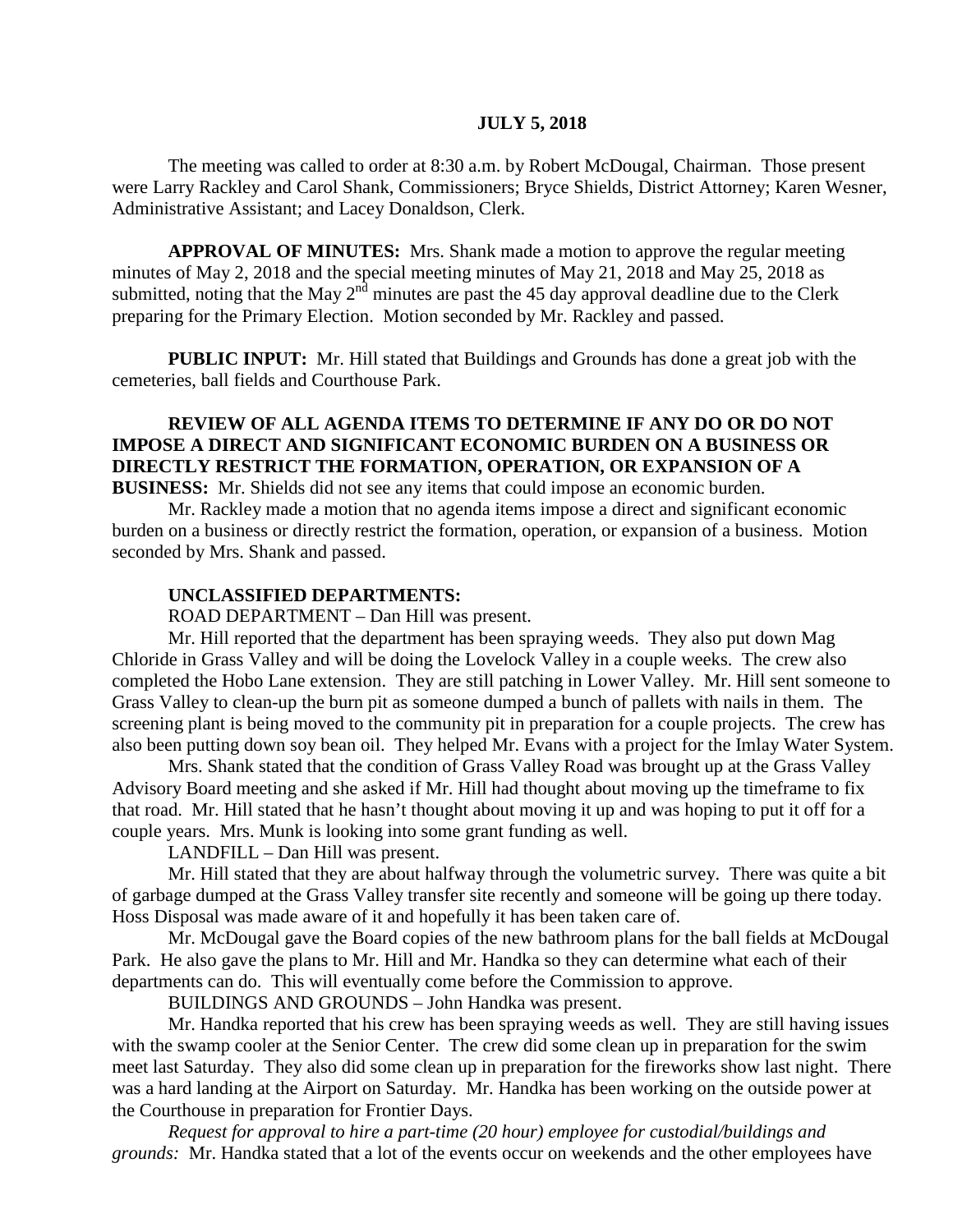already put in their time for the week. There was discussion about whether this position should be permanent or temporary and if it was going to be a part-time position or an under 19 hour position.

Mrs. Shank made a motion to advertise and hire a temporary part-time employee for custodial/Buildings and Grounds at 19 hours a week or less. Motion seconded by Mr. Rackley and passed.

COMMUNITY CENTER/ECONOMIC DEVELOPMENT – Heidi Lusby-Angvick was present.

Mrs. Lusby-Angvick reported that she attended CDBG (Community Development Block Grant) training. There was discussion at that training about a grant that the Beatty Airport received to put in a fuel farm. It was also noted that Nye County collects a fuel tax and Mrs. Lusby-Angvick wondered if this was something we should look at. Mr. Rackley stated that one of the airports in Nye County is a private airport. Pershing County doesn't have a fuel tax, but we are the ones selling the fuel, so there is a mark-up. Mrs. Lusby-Angvick also stated that CDBG awarded some main street beautification funding to Fernley. Pershing County doesn't currently qualify for CDBG funding as we don't meet the income qualifications. A new salary survey is needed.

She has also been attending conference planning meetings for the Nevada Economic Development Conference. Mrs. Lusby-Angvick is co-chair of the exhibit hall.

Mrs. Lusby-Angvick also reported that there is an I-11 meeting in Carson City on July 18<sup>th</sup>.

Mrs. Lusby-Angvick informed the Board that she is concerned as she has an event this weekend and doesn't have anyone to set up for it. She will speak with Mr. Handka.

PERSHING COUNTY FIRE/ AMBULANCE –

*AMBULANCE REPORT:* Chief Rodney Wilcox was present.

Chief Wilcox reported that the Ambulance has been very busy. They are finalizing dates for the Advanced EMT (Emergency Medical Technician) classes in September.

*LOVELOCK FIRE DEPT:* Chief Wilcox was present.

Chief Wilcox stated that the Fire Department has been busy as well. A group attended the Nevada State Firefighter's Association (NSFA) Conference and participated in various training. They also competed in various competitions and won several of them. Bill Gorsline was elected to the NSFA Board. During the conference, the fire in Rye Patch occurred, but there were still several Lovelock volunteers available to help.

The department also participated in a LEPC (Local Emergency Planning Committee) drill at the Airport. The After Action Report was discussed at the Firehouse afterward. A day or so later the hard landing at the Airport occurred, so they were fresh off training to handle the situation.

They are putting on a Hazmat class on Sunday, July  $22^{nd}$  and then the certification testing will be offered in Fallon.

They put on the fireworks show last night. Chief Wilcox stated that they were required to complete some additional training this year and now have two operators and four technicians certified. The volunteers have been putting in a lot of extra hours at the firehouse studying, which has helped with response times with some recent fires.

Chief Wilcox also stated that he was approached by the group that runs Station House #5 at Burning Man asking to rent a water tanker for the event. An item will be put on a future agenda for discussion and possible approval.

Chief Wilcox stated that he worked with Mr. Shields and they completed the Medicaid paperwork for the Ambulance.

*RYE PATCH FIRE DEPT:* Chief Tom Helms was present.

Chief Helms reported that they currently have a full roster of 14. He spoke about the recent fire and the number of houses that were in danger.

*Request to repair current brush truck and possibility of purchasing a used fire truck for the Rye Patch Fire Department due to inadequate equipment for brush fires:* Mr. Helms stated that their biggest hurdle right now is their brush truck. Mr. Rackley stated that Jason Barrick from the Road Department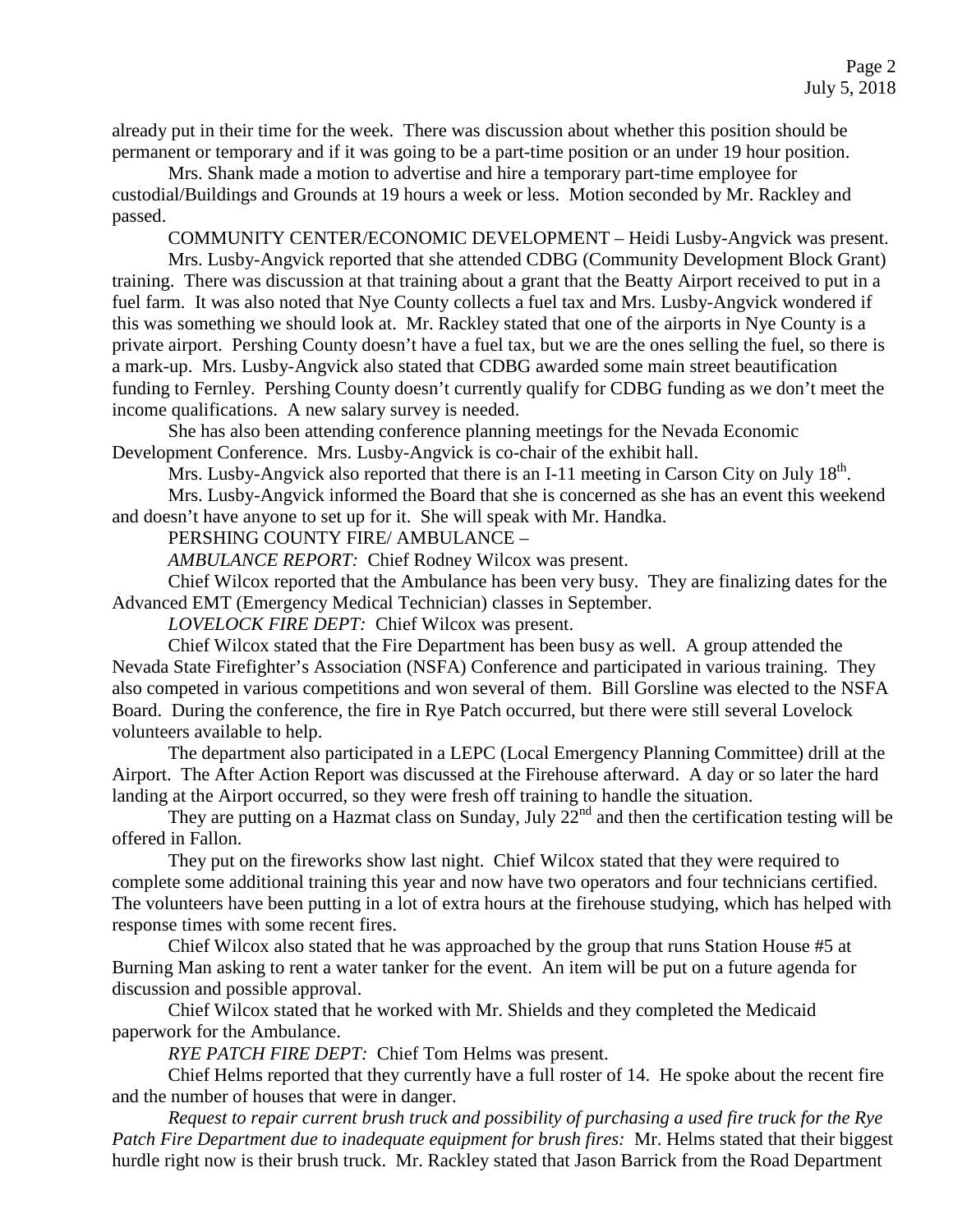did go out and do some work on the truck and has ordered some parts. Mr. Helms stated that this truck doesn't have proper ground clearance for the terrain. He has spoken with the BLM about the trucks that they release for sale. They do have one that they will be releasing within the next few weeks. Mr. Helms spoke with Mr. Rackley and Mrs. Childs and there is funding available in the Option Tax Fund. Mr. Helms also stated that there are things they can do with their current truck to make it more usable.

Mrs. Shank made a motion to approve purchasing a used wildland fire truck for Rye Patch in an amount not exceeding \$50,000 with the exception that if it does go over that amount he will speak with Mrs. Childs regarding the funding. Motion seconded by Mr. Rackley and passed.

*Removal of inventory items #FD0077 and FD0078 (SCBAs):* Mrs. Shank made a motion to approve the removal of inventory items #FD0077 and FD0078, Self-Contained Breathing Apparatus (SCBAs) from the Rye Patch Fire Department Inventory. Motion seconded by Mr. Rackley and passed.

SENIOR CENTER/VOLUNTEER COORDINATOR – Jordan McKinney was present.

Mrs. McKinney gave the Board the July Newsletter. The annual trip to Burning Man is scheduled for August  $28<sup>th</sup>$ . She has been receiving numerous calls from other communities about going on the trip. The Board and Mrs. McKinney felt this should be reserved for Pershing County seniors. Breakfast this month will be on July  $24<sup>th</sup>$ . Mrs. McKinney is currently looking for a new driver.

*Salary Resolution, S. Ragsdale – Increase to full-time employment:* Mrs. McKinney stated that this was approved during budgets.

Mr. Rackley made a motion to approve the Salary Resolution for Sharon Ragsdale moving her from part-time to full-time effective July 1, 2018. Motion seconded by Mrs. Shank and passed.

*Amendment to the Volunteer Board Policy regarding fingerprinting:* The Board was not given any information in regards to the proposed changes. Mrs. McKinney said she is fine either way, but they have had problems in the past getting volunteers.

Mr. Shields did review the NRS. POOL/PACT recommends that volunteers are treated in the same manner as regular employees. It was noted that entities cannot share fingerprints, but maybe if proof of employment from another entity that requires fingerprints would be sufficient. This will be put back on a future agenda.

LIBRARY – Kathie Brinkerhoff was present.

Ms. Brinkerhoff reported that Cameron Mitchell has started a knitting and crocheting club. Mandy Springer is currently doing the Summer Reading Program, which goes through the end of July. Ms. Brinkerhoff is finishing up some grant requirements.

*Approval to submit LSTA (Library Services and Technology Act) Grant in the amount of \$23,280 (\$18,945 with \$4,335 cash/in-kind match) for AWE Literacy Tablets:* Ms. Brinkerhoff gave an overview of what the tablets provide. They are pre-programmed with literacy materials based on age groups.

Mr. Rackley made a motion to approve the submittal of an LSTA Grant in the amount of \$23,280, \$18,945 grant funds and \$4,335 county match, to purchase AWE Literacy Tablets. Motion seconded by Mrs. Shank and passed.

*Removal of inventory item #L0387, phone system:* Mrs. Shank made a motion to approve the removal of inventory item #L0387, phone system, from the Library's Inventory. Motion seconded by Mr. Rackley and passed.

IT DEPARTMENT – Justin Abbott was present.

Mr. Abbott reported that there was a network outage in the Admin Building last week. He was working on getting the expanded block of IP addresses for the Eagle Reporting System and without notification AT&T changed our current block of addresses.

Mr. Abbott had 22 tickets opened in June and 20 tickets resolved. The initial response time is approximately 3 hours with a resolution time of between 6 ½ and 7 hours. Mr. Abbott also reported that Watch Guard came and set up the software for the Sheriff's office.

Mr. Abbott reached out to POOL/PACT in regards to a network assessment. They gave him some contact information and an assessment is tentatively scheduled for the last week of August.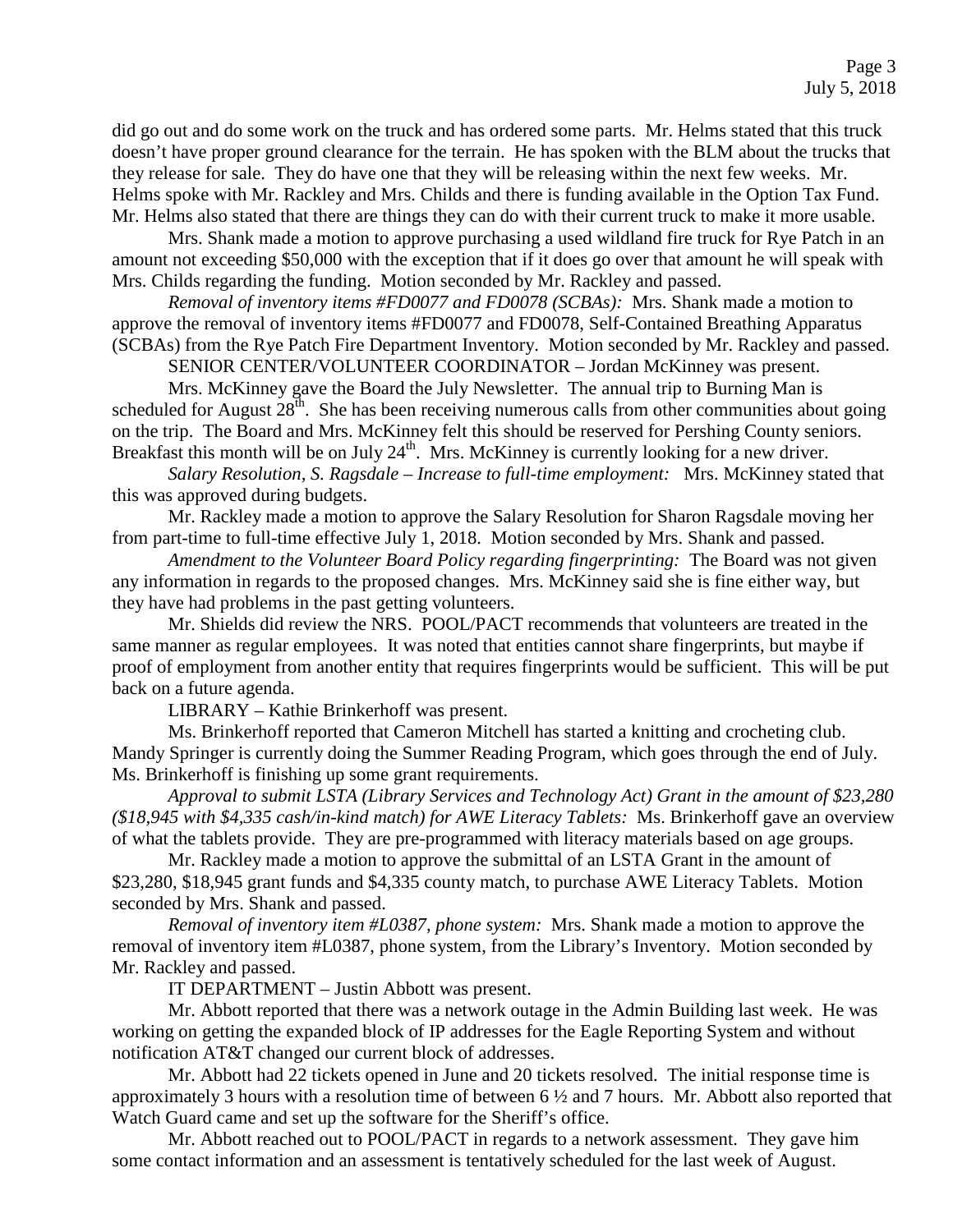PUBLIC DEFENDER – Steve Cochran was present.

Mr. Cochran reported that things are going as normal. Mr. Cochran is working on a proposal based on a Milwaukee "Walking Warrant Program" where people with active warrants can turn themselves in without going to jail.

The meeting recessed at 9:47 a.m. and reconvened at 9:50 a.m.

**PROCLAMATIONS AND AWARDS:** YEARS OF SERVICE PINS – Years of Service Pins and Certificates were presented as follows:

| Laureen Basso-Cerini | 15 years |
|----------------------|----------|
| <b>Steve Cochran</b> | 10 years |
| Kathie Brinkerhoff   | 10 years |
| Jordan McKinney      | 5 years  |
| Sherri Woodard       | 10 years |

### **ELECTED DEPARTMENTS:**

RENE CHILDS, RECORDER-AUDITOR – Mrs. Childs gave the Board the month-end reports. LAUREEN BASSO-CERINI, ASSESSOR – *Approval of FY2018-2019 GIS Services Contract provided by Farr West Engineering:* Ms. Basso-Cerini stated that she did not see any changes from last year's contract. There were some changes to fees, but none that applied to the Assessor's office.

Mrs. Shank made a motion to approve the FY2018-2019 GIS Services Contract provided by Farr West Engineering as presented. Motion seconded by Mr. Rackley and passed.

BRYCE SHIELDS, DISTRICT ATTORNEY – *Salary Resolutions – S. Arias, C. Generoso and L. Christofferson:* Mr. Shields stated that he worked with Mrs. Childs' office to assure these all met the budget criteria. He also stated that all three have met the qualification to advance to Legal Secretary II.

Mrs. Shank made a motion to approve the Salary Resolutions for Sandra Arias, Celeste Generoso and Lynn Christofferson as presented, effective July 1, 2018. Motion seconded by Mr. Rackley and passed.

**DERBY FIELD AIRPORT:** UPDATE ON MATTERS RELATING TO THE DERBY FIELD AIRPORT; APPROVAL OF GRANT OFFER FOR AIRPORT IMPROVEMENT PROGRAM (AIP) PROJECT NO. 3-32-0011-016-2018 – Mrs. Shank made a motion to accept the grant offer for Airport Improvement Program Project No.3-32-0011-016-2018 in the amount of \$470,103. Motion seconded by Mr. Rackley and passed.

**PLANNING & BUILDING DEPARTMENT AND IMLAY WATER:** James Evans was present.

Mr. Evans gave the Board his monthly fees collected and permits issued report. Mr. McDougal spoke about a gentleman that had applied for a permit, but was unable to complete the project due to some personal issues. Mr. Evans and Mr. McDougal agreed that he could be credited for the permit fees paid, but he would have to pay for the now in place plan check fee. He was sent a letter giving him until December  $30<sup>th</sup>$  to respond. Mr. Evans has not heard anything as of yet.

**SHERIFF JERRY ALLEN:** UPDATE – Sheriff Allen stated that they still have two open positions and he will be scheduling another round of tests. Sheriff Allen stated that he has some concerns about Mr. Abbott's ideas regarding consolidating the systems. Sheriff Allen also met with Mental Health Services last week. They would like to implement a tele-medicine system in the Jail. There would be equipment provided and it would be no cost to the County. Sheriff Allen stated that the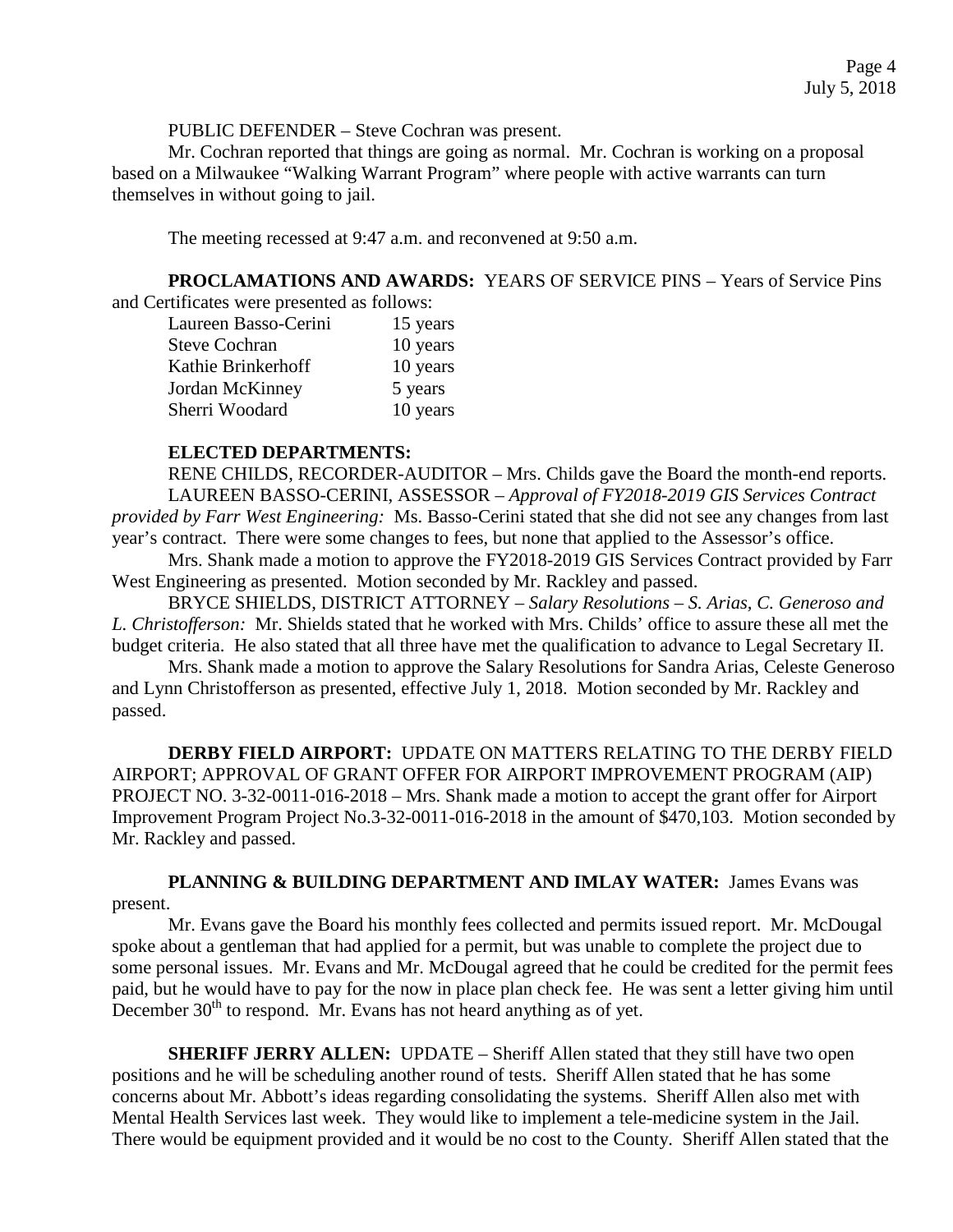only time we could be charged is if a patient goes over the allotted time. Sheriff Allen also reported that the body cameras have been delivered and they are working on getting the system implemented.

UPDATE ON 2018 BURNING MAN EVENT AND REVIEW/APPROVAL OF 2018 BURNING MAN BUDGET – The Board was given a copy of Sheriff Allen's budget. Sheriff Allen stated that this budget does not include IT services or contractual salaries of the regular sworn deputies. Sheriff Allen also stated that the last few years we have been working under a budget of \$240,000 plus CPI. Based on last year's peak population we should be moved up to the next funding bracket of \$275,000 plus CPI, which would put us at \$299,201.62.

Mrs. Shank asked how many officers Sheriff Allen is looking at hiring for the event. Sheriff Allen stated that he would be looking for 22-24 officers. Sheriff Allen also reported that they had previously had access to camp trailers provided by HGH (Humboldt General Hospital), as well as a rental house, but none are available this year. Sheriff Allen has not been able to find any other rentals. There are RV hook-ups available, but no RVs. He has included \$40,000 in this budget to purchase three or four camp trailers. This would be a one-time expense. Sheriff Allen also spoke about the "Plan B" listed on the budget. He stated that there is a possibility that HGH will have a large tent available; however, it would need two A/C units. Sheriff Allen included \$10,000 as a back-up plan to rent A/C units if necessary.

Sheriff Allen stated that in the future he would like to see this budget discussed and approved during the regular budget workshops. He also stated that there was Burning Man funds left after last year's event and asked if those funds were still available. Mrs. Childs stated that any funds remaining go toward the District Attorney's office's legal expenses.

Roger Vind of Burning Man asked for a copy of the 2017 Post Event Synopsis and the proposed budget. The Sheriff will provide him with copies.

Under Sheriff Bjerke spoke about the hard landing that occurred at the Airport. He is very concerned that the Sheriff's office was not notified that there would be a possible crash; and therefore, no fire truck was on site.

**PUBLIC HEARING ON PROPOSED ORDINANCE #334 AMENDING CHAPTER 3.52 OF THE PERSHING COUNTY CODE BY MODIFYING THE PERMISSIBLE MAXIMUM 911 TELEPHONE LINE SURCHARGE:** Mr. McDougal asked for public input. Sheriff Allen stated that he made a call to 911 last week at the Airport and it went to Churchill County. Sheriff Allen is looking into why this happened.

Mr. Shields stated that the increase would help pay for body and vehicle cameras for the Sheriff's Office that were mandated by the Legislature. The maximum annual amount allowed to be collected is \$500,000.

Carolyn Hultgren asked if the Legislature is requiring the increase to the surcharge. Mr. Shields stated that it is not a requirement, but they gave the counties the option. Rusty Kiel asked if the fund was controlled by the County or the State. It is a County Fund. Mrs. Childs added that the current surcharge doesn't even cover the current 911 charges.

Mr. Rackley made a motion to adopt Ordinance #334 as amended. Motion seconded by Mrs. Shank and passed unanimously.

**UPDATE ON PROGRESS OF SITE LOCATION, DESIGN, FUNDING, AMENITIES AND CONSTRUCTION OF FUTURE LAW ENFORCEMENT CENTER:** Mr. Rackley stated that he has a real estate company working on purchasing the lot adjacent to the current law enforcement center. He also spoke with LCA about our discussion regarding building a new secured section and remodeling the existing building and they will look into it. Mr. McDougal and Mr. Shields met and discussed the same concept. Mr. Shields has made some phone calls and will be following up with a letter.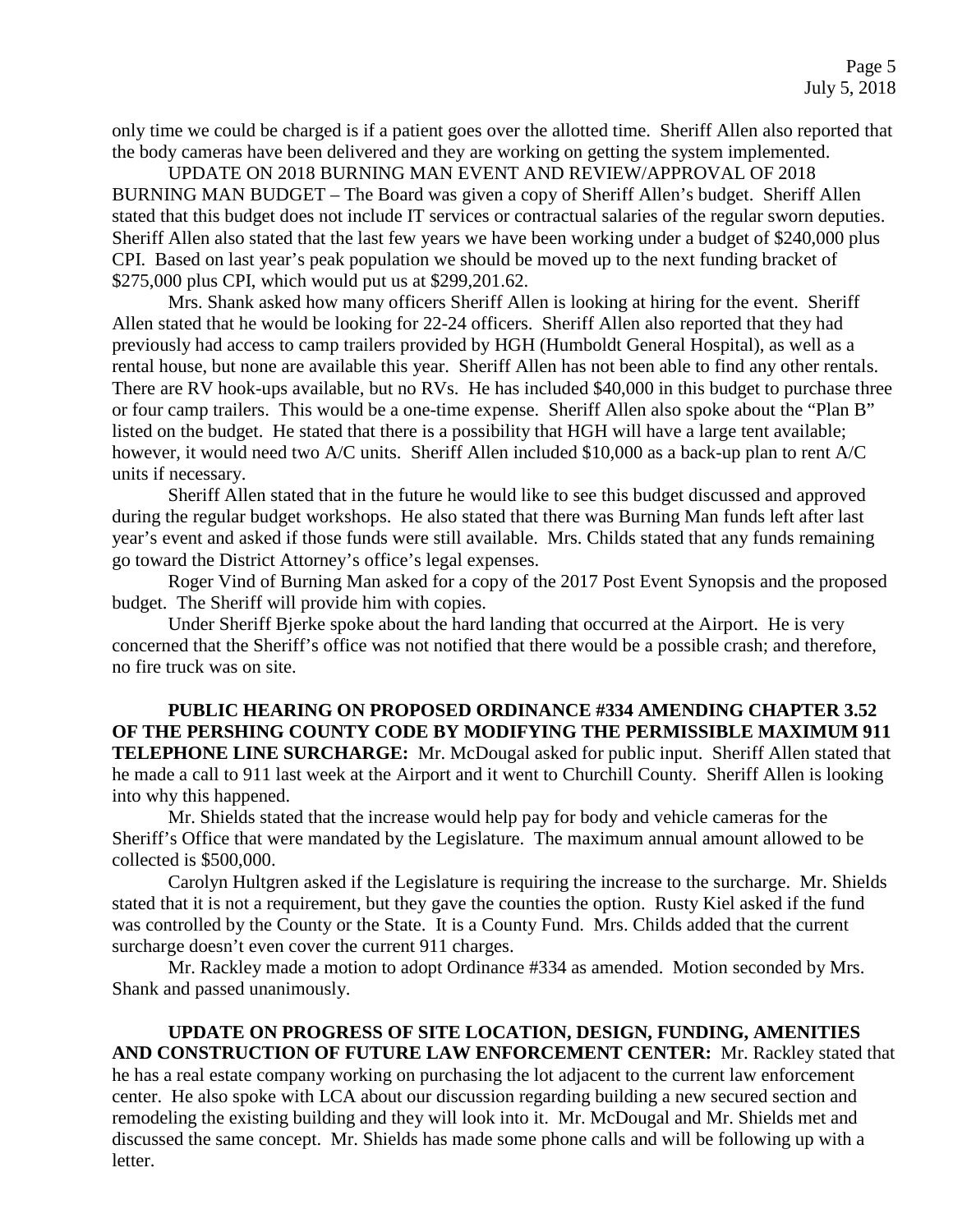# **APPROVAL TO COMPLETE THE CLASS ACTION OPT-IN NOTICE FORM IN ORDER TO PARTICIPATE IN THE PILT (PAYMENT IN LIEU OF TAXES) CLASS ACTION LAWSUIT, KANE COUNTY, UTAH VS. UNITED STATES, CASE NOS. 17-739C AND 17-**

**1991C (CONSOLIDATED):** Mr. Shields stated that the Board discussed this during the last meeting. The Department of the Interior failed to pay the full allotted amount of PILT as authorized by Congress. King County won their lawsuit and it has been classified as a Class Action Lawsuit, which allows other counties and municipalities to join-in. Mr. Shields is recommending that Pershing County opt in. Our anticipated settlement is approximately \$125,000.

Mrs. Shank made a motion to approve completing the Class Action Opt-In Notice Form in order to participate in the PILT Class Action Lawsuit, Kane County, Utah vs. United States, Case Nos. 17- 739C and 17-1991C (consolidated) and naming Mr. Shields as the County's representative. Motion seconded by Mr. Rackley and passed.

**UPDATE ON PERSHING COUNTY'S WATER RESOURCE PLAN:** The draft plan was received late Tuesday and no one has had a chance to review. Mr. McDougal asked that this be moved to the next meeting. Rusty Kiel asked if the Board wanted written comments. Mr. McDougal thought that would be helpful.

### **BOARD APPOINTMENTS/RESIGNATIONS/VACANCIES:** GRASS VALLEY

ADVISORY BOARD – A letter was received from Sean Burke asked to be reappointed.

Mr. Rackley made a motion to reappoint Sean Burke to the Grass Valley Advisory Board with a term expiring June 30, 2020. Motion seconded by Mrs. Shank and passed.

The meeting recessed at 10:45 for a Litigation Meeting and reconvened at 10:49 a.m.

**REPORT FROM LEGAL COUNSEL:** Mr. Shields did not have anything to report.

**UPDATE ON MATTERS RELATING TO THE PERSHING COUNTY ECONOMIC DEVELOPMENT AND CONSERVATION ACT:** Mr. McDougal spoke with a representative from Catherine Cortez-Masto's office and she wasn't sure where the Bill was currently at. They will get back to us.

**REPORT FROM ADMINISTRATIVE ASSISTANT:** Mrs. Wesner did not have anything. Mrs. Shank asked about the summer intern program. Mrs. Wesner stated that she has called several times and hasn't heard anything back.

**ITEMS FOR FUTURE AGENDAS:** Mrs. Shank would like to receive an update from the BLM (Bureau of Land Management). Mrs. Wesner stated that she is working on that. Mrs. Shank also stated that a Jail Inspection is needed. The Board will schedule one for July  $18<sup>th</sup>$ .

**CORRESPONDENCE:** There was no additional correspondence discussed.

# **MATTERS OF THE BOARD FOR DISCUSSION, BOARD MEMBER REPORTS,**

**BOARD LIAISON REPORTS:** Mr. Rackley stated that LEPC (Local Emergency Planning Committee) had a drill at the Airport last Friday. Mr. Rackley reported that they are busy prepping the Recycling Center for paint and electrical upgrades. The TV Board had approved purchasing cameras and locks for the building on Toulon Peak. The locks have been installed. Sierra Electronics prepared a